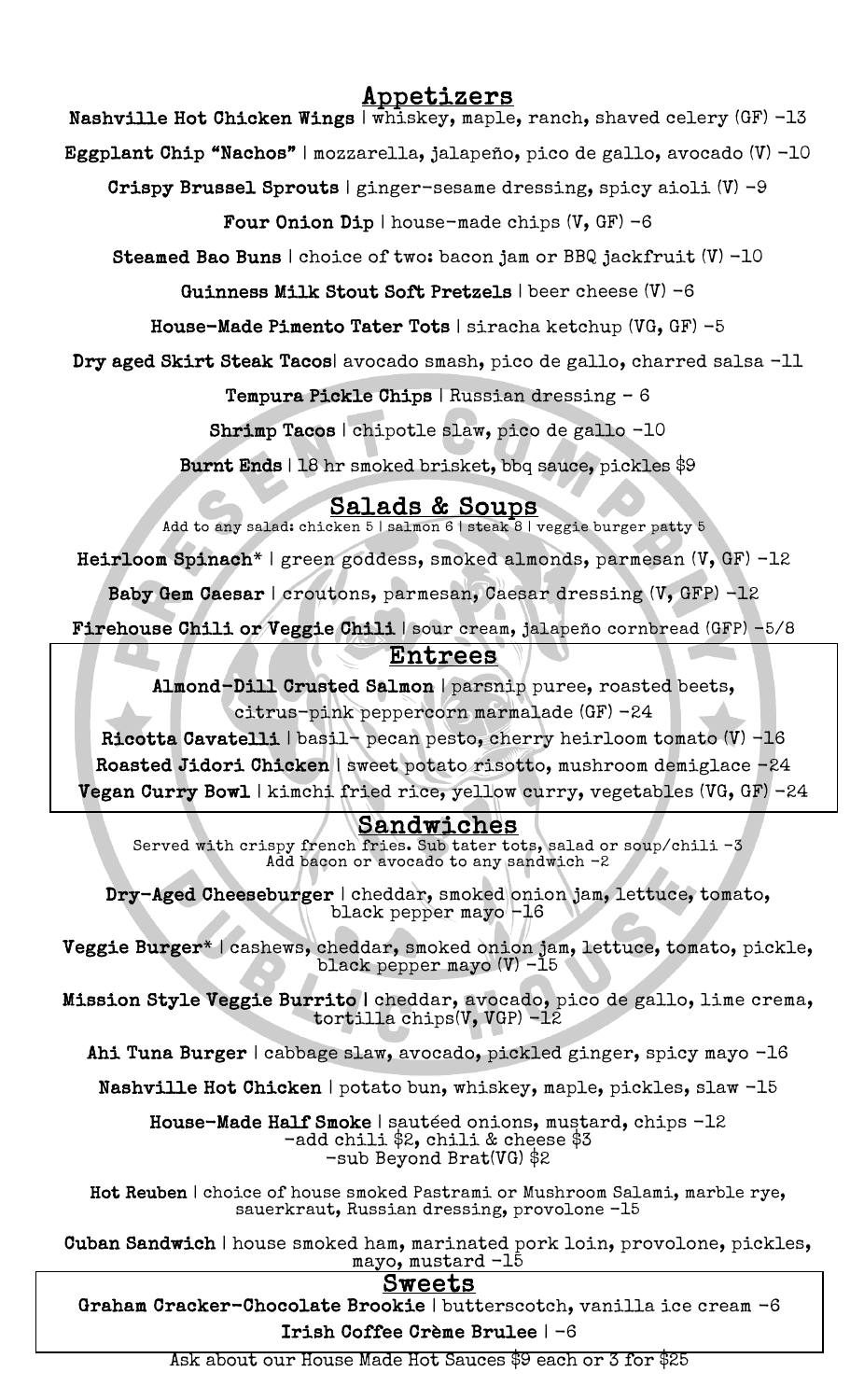## Present Company Public House Draft Beer List

| Name<br>Brewery<br>DC Brau Pils                                                                                                                                                                                   | Origin<br>Washington, DC | ABV<br>$4.5\%$                                            | Price<br>\$7.5 |
|-------------------------------------------------------------------------------------------------------------------------------------------------------------------------------------------------------------------|--------------------------|-----------------------------------------------------------|----------------|
| German Pilsner- A refreshing local pilsner, brewed with German heirloom Pilsner Malt and Hallertau<br>Tradition Hops                                                                                              |                          |                                                           |                |
| <b>RAR</b> Groove City<br>Hefeweizen -Hazy, unfiltered wheat beer with a slight sweetness and notes of banana and clove on the<br>finish.                                                                         | Cambridge, MD            | 5.4%                                                      | \$7.5          |
| Down East Original Blend<br>Hard Cider-Unfiltered craft cider that uses culinary apples like Red Delicious,<br>Yellow Delicious, and McIntosh. Crisp and juicy. (GF)                                              | Boston, MA               | 5.1%                                                      | \$7.5          |
| <b>Atlas Blood Orange Gose</b><br>Gose-A light bodied slightly sour beer with a touch of salt and sweet orange. A local and refreshing<br>summer beer.                                                            | Washington, DC           | 4.4%                                                      | \$7.5          |
| <b>Beale's</b> Peach Tea Blonde Ale<br>Blonde Ale -Smooth, malty, slightly sweet blonde ale brewed with loose-leaf black tea with subtle<br>notes of floral and peach.                                            | Bedford, VA              | 4.6%                                                      | \$7.5          |
| Bell's Oberon<br>Wheat Ale- Get it while you can! Bell's seasonal wheat ale has a spicy hop character with mildly fruity<br>aromas and wheat malt to create a smooth easy drinking beer for the warmer weather.   | Kalamazoo, MI            | 5.8%                                                      | \$8            |
| Union German Style Amber<br>Pale, malty, German-style lager brewed to celebrate the Fall season. Light, crisp and über quaffable,<br>with a sweet, smooth, biscuity flavor. This is the taste of fall in a glass. | Baltimore, MD            | 5.6%                                                      | \$7.5          |
| <b>Firestone Walker Lager</b><br>Lager-Light and crisp made in the classic all-malt Munich Helles style. Very refreshing on a DC<br>summer day with German hops providing a hint of bitterness.                   | Cambridge, MD            | 4.5%                                                      | \$7.5          |
| Oskar Blues Dale's Pale Ale<br>American Pale Ale - Light in color, delivering a hoppy nose. Pale malts and citrusy floral hops<br>provides a balanced and assertive pale ale.                                     | Longmont, CO             | 6.5%                                                      | \$7.5          |
| <b>Sloop Brewing Juice Bomb</b><br>Hazy IPA - Outstanding new unfiltered brew, bursting with citrus flavor that's balanced<br>with a touch of bitterness on the finish.                                           | E. Fishkill, NY          | 6.5%                                                      | \$7.5          |
| Southern Tier IPA<br>IPA- Citrus and Pine hops are balanced with a subtle caramel sweetness creating a classic American IPA.                                                                                      | Lakewood, NY             | 7%                                                        | \$7.5          |
| Left Hand Flamingo Dreams<br>Blonde Ale- Nitro blonde with raspberries and black currants. Super smooth, slightly sweet, with a<br>beautiful pink color.                                                          | Longmont, CO             | 6.0%                                                      | \$8            |
| Draft COMBO: Southern Tier Draft & a Shot of Dickel Rye-\$11                                                                                                                                                      |                          |                                                           |                |
| <u>Craft Bottles &amp; Cans</u>                                                                                                                                                                                   |                          |                                                           |                |
| Malty/Lager<br><u>Light &amp; Crisp</u><br>Hofbrauhaus 0G 5.1 $\%$ \$7<br>New Belgium Fat Tire 5.2% \$7<br>Rothaus Pils 5.1% \$8<br>Long Trail Ale 5.0% \$7                                                       |                          | Cigar City Guayaberra 5.5% \$7<br>Right Proper RBW 5% \$7 | Pale Ales      |

**Wheat**<br>DC Brau El Hefe Speaks 5.2% \$7<br>3 Floyds Gumballhead 5.6% \$7

Sour<br>Union Old Pro Gose 4.2% \$7 Two Roads Lime 16oz \$10

l

IPAs<br>Aslin Power Moves16 oz 5.5% \$8 Bell's Two Hearted 16oz 7% \$8 Stone Delicious 7.7% \$7.5

**Dark and/or Roasty<br>Deschutes** BB Porter 5.2% \$7

Oskar Blues Ten Fidy 10.5% \$9

Hard Cider

Anxo Blanc/ Pride 6.9% \$8 Aval Artisinal cidre 6% \$8<br>Graft Lost Tropic 6.9% \$8 Belgian<br>New Belgium Tripel 8.5% \$7<br>Unibroue La Fin du Monde 9% \$9 3 Stars Peppercorn 6.5% \$6.5

Spiked Seltzer<br>Wild Basin Blk Raspberry 5% \$7 Peak Organic Blkbry Lime 5% \$7 Citizen Lemon 16oz 5% \$8

**Double IPAs**<br>2% Oliver BMORE Hazy 8 Six Point Resin 9.1% \$9

**Fruity**<br>Seadog Blueberry Wheat 4.6% \$7<br>Schofferhoffer 16oz 2.5% \$7

Suds<br>High Life-5 Miller Lite-5 Peroni-5 Bitburger (NA)-5 Guinness Tall-8 Blue Moon-7 Narragansett Lager Tall–5 Dogfish Head Lo-Cal IPA -7 Omission Pale Ale (GF)-5